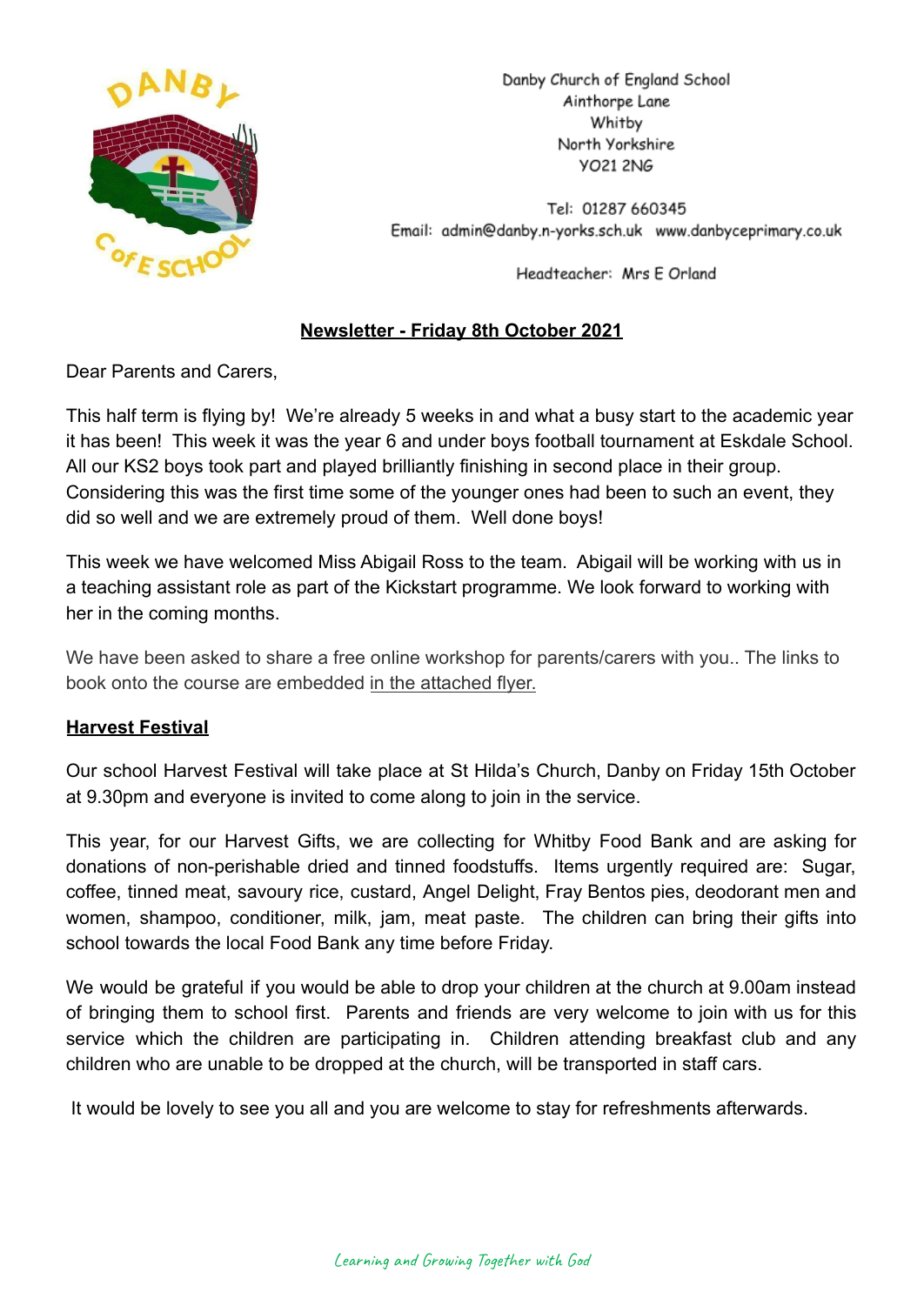# **Film Night**

Details have now been sent out for the film night next Thursday 14th October. If you haven't done so already and would like to book a place for your child/children, please do so via the [google form link](https://forms.gle/2VAbsM8ckugkLVxa8). If you could send the payment of £4.00 per child into school as soon as possible that would be appreciated. Thank you very much and we hope everyone can come!

### **Christmas Raffle Prizes**

We are starting to collect prizes for the Christmas raffle so if you have anything you can donate, please send them in to school. We're happy to store them in school if you'd like to bring them in as soon as you have acquired some! We desperately need the Christmas raffle to generate lots of funds for our PTFA so the bigger the raffle, the better! Thank you very much for your help.

### **Parents Evenings**

Parents evenings have been scheduled for Tuesday 19th October 3.40pm - 5.00pm (last appointment) and Thursday 21st October 3.40pm - 6.00pm (last appointment) this term. Appointments will be for 10 minutes and will take place in school. Please use the [google form](https://forms.gle/5f17cJE4s4hiNYLh8) to request an appointment. Thank you.

### **Year 6 Peat Rigg Parents' Meeting**

There will be a short Peat Rigg Parents' meeting on Tuesday 2nd November at 4pm at Egton School in preparation for the November Y6 trip. The meeting will be led by Ian Thorpe from Peat Rigg, if you have not had the Peat Rigg experience before with an older sibling, you may find this a useful opportunity.

#### **Stay and Play Days**

Do you know someone who is starting school next September? We are holding two stay and play events for prospective parents in the coming weeks, so please do help us to spread the word. On Wednesday 3rd November 10am-11.30am and Tuesday 9th November 2pm-3.30pm, we are inviting youngsters of nursery age and their parents to come and play and share some light refreshments. During the sessions there will be a chance to tour the school and meet our staff. We look forward to meeting everyone!

# **Diary Dates**

| <b>Swimming</b>                                     | Thursdays, 7/10, 21/10, 11/11, 25/11, 9/12,                    |
|-----------------------------------------------------|----------------------------------------------------------------|
| <b>Forest School</b>                                | Thursdays, 14/10, 4/11, 18/11, 2/12                            |
| Harvest Festival (donations in aid of Food<br>Bank) | Friday 15th October 2021 at 9.30am St<br>Hilda's Church, Danby |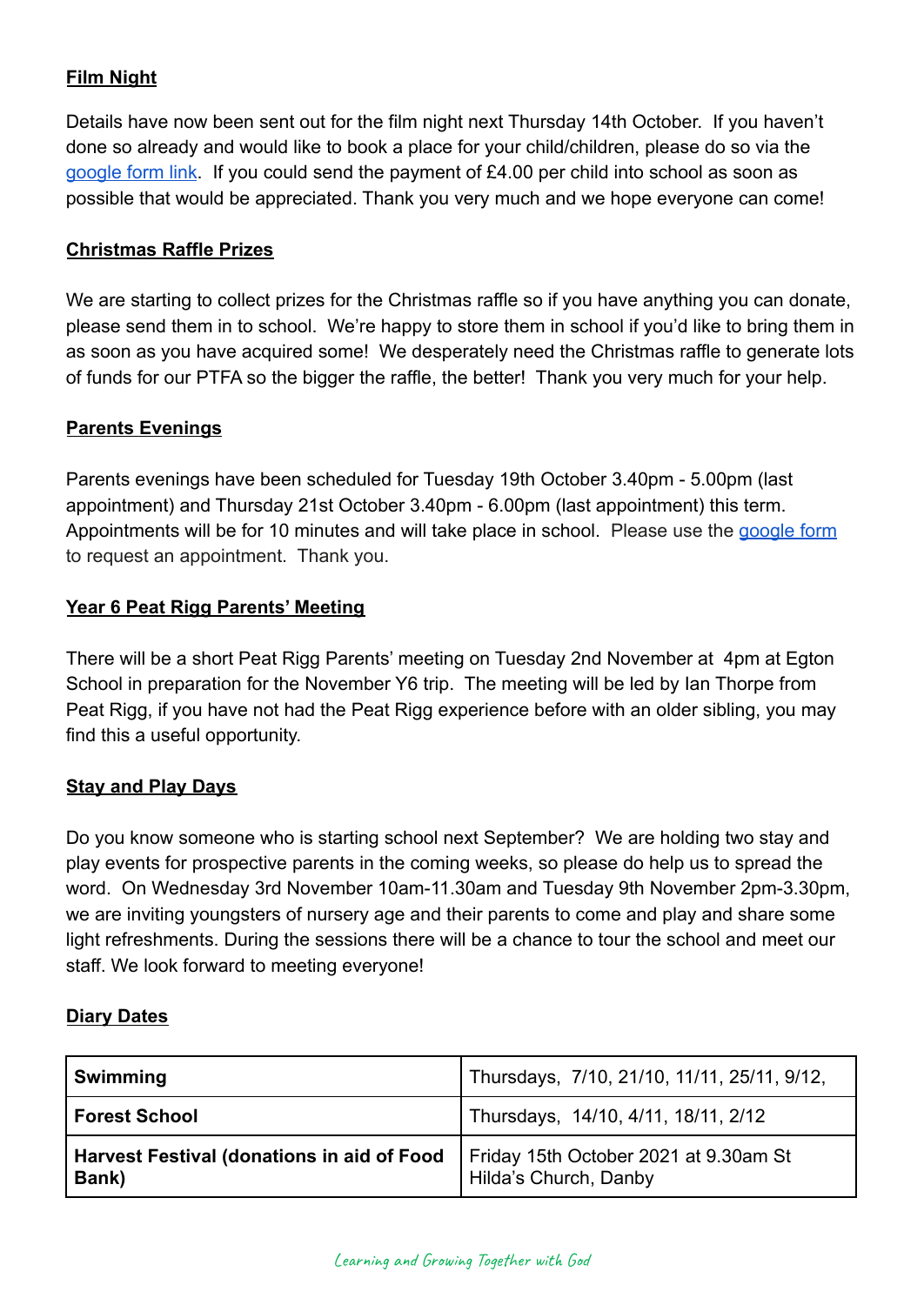| <b>Break up for Half Term</b>         | Friday 22nd October 2021 at 3.30pm  |
|---------------------------------------|-------------------------------------|
| <b>Return to School</b>               | Monday 1st November at 9am          |
| <b>Break up for Christmas holiday</b> | Friday 17th December 2021 at 3.30pm |

Next week I will be at Danby on Tuesday and Thursday and Egton on Monday, Wednesday and Friday.

Have a lovely weekend.

With best wishes,

Lg Orland

Liz Orland Headteacher

# **The information below has not changed but is still relevant.**

#### **Covid-19 current rules on self isolation**

Individuals are not required to self-isolate if they live in the same household as someone with COVID-19, or are a close contact of someone with COVID-19, and any of the following apply:

- they are fully vaccinated
- they are below the age of 18 years and 6 months
- · they have taken part in or are currently part of an approved COVID-19 vaccine trial
- they are not able to get vaccinated for medical reasons

Instead NHS Test and Trace will make contact and advise that a PCR test is taken.

Therefore, children are allowed to come to school even if someone in their household has tested positive but only if they have no symptoms themselves.

Pupils, staff and other adults must not come into the school if they have symptoms, have had a positive test result or other reasons requiring them to stay at home due to the risk of them passing on COVID-19 (for example, they are required to quarantine).